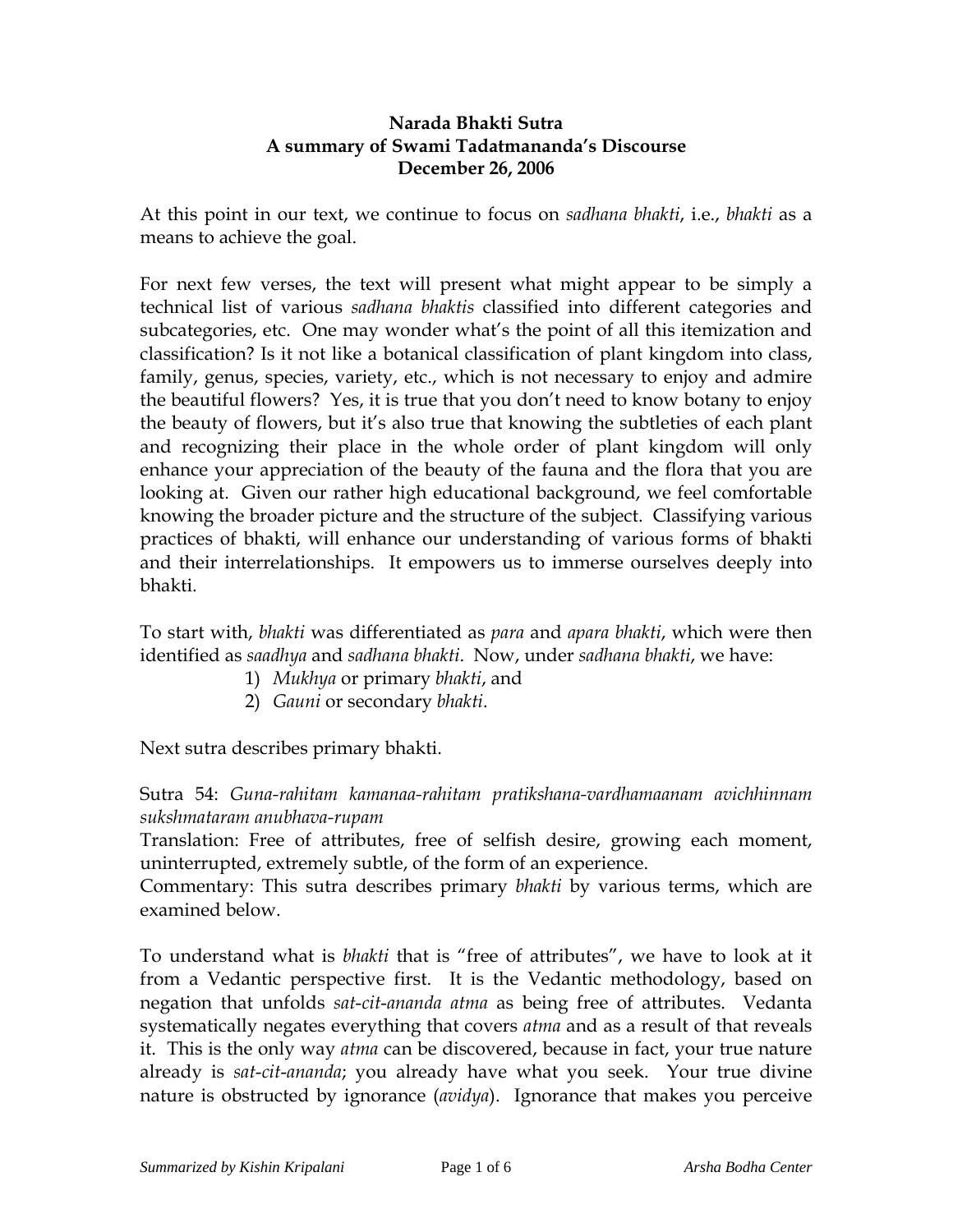yourself as the body and the mind. Mind is thoughts, sensory perceptions, emotions and ego. These are all obstructions to our seeing our true nature. Vedanta negates all of these. Ultimately, it is the ego (ahamkara or "I maker") that keeps us separate from God. As a metaphor, as long as the wave sees itself as an individual separate form (maintaining its ego, so to speak), it remains finite and limited and separate from the ocean. It's one with ocean when sees itself as water. Thus, it is when *ahamkara* is negated, that one discovers the attribute-free *atma.* This is the Vedantic goal of *advaita* or the sense of non-duality from Bhagavan. And this is how attribute free (primary) *bahkti* is to be understood. Attribute free *bhakti* is the ultimate surrender; which is the surrender of your "self", or the surrender of the ego (*ahamkara*) itself. In the context of *bhakti*, destruction of ego was described in a previous sutra as "*prapatti*" versus "*ahamkara naasha*" in Vedanta. The conclusion that, "I am separate from God" is a wrong conclusion. When wave recognizes itself as water, false identification as the wave-from goes away. The less the identification with the ego, the closer is the identity with *Bhagavan*. It could be said, "More of me (ego) means less of Him and none of me means only Him". That's the state of ultimate surrender and this is what is meant by "*guna*-*rahita*" or "without attributes" in the sutra.

Primary Bhakti is "*kamanaa-rahitam*" or free of selfish desires or personal agenda. Next, it is "*pratikshana*-*vardhamaanam*" which means it grows in its intensity with each and every passing moment. Practice of *bahkti*, like any other practice, needs to be cultivated, so that it will continue to mature. In this regards, it's very much like meditation. In the beginning, meditation is not easy-it is very difficult to focus and make your mind quiet; it can even get frustrating. But, with practice, as the mind gradually quietens, you discover that quieter the mind becomes the better you feel, and more enjoyable the meditation becomes. When mind is at its quietest, you find it to be the most blissful state. This feeling is contrary to what we normally think makes us happy, i.e., engaging our mind in as many pleasurable activities as possible.

*Bhakti* is like that also. In the beginning when you do *puja*, you feel awkward performing the gestures and ringing the bells, etc.; you feel artificial and silly joining other devotees in their swaying motions and dancing around jumping up and down in what seems to you a state of frenzy. But once you join in, the sentiment rubs off; it's an infectious feeling. With time, the sentiment grows and you develop more and more liking for singing *kirtans*, doing *puja*, etc. The more you enjoy, the more you engage yourself into it. It's exactly the same as with any ordinary pursuits; the more you enjoy playing tennis the more you play and better you become at it. It becomes an automatic process driven by positive feedback. We are automatically driven to what we like. In the beginning it takes conscious effort and it takes time. This is how *bhakti* is always growing when it's cultivated.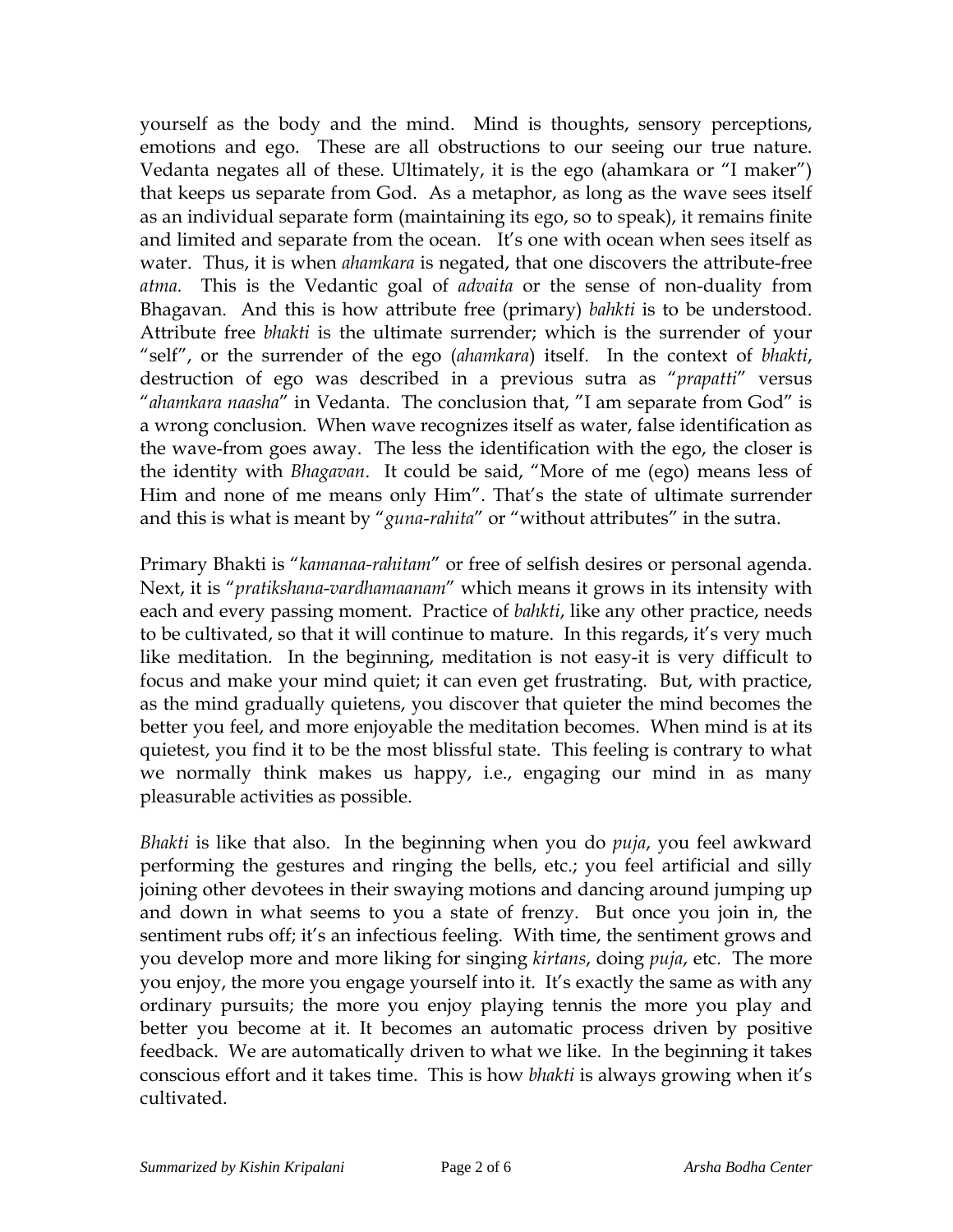Primary *bhakti* is "*avichhinnam*", i.e., uninterrupted. *Bhakti* is not one more emotion. Emotions come and go. *Bhakti* at its highest is surrender and the surrender has to be uninterrupted; you can't surrender something one day and take it back the next day. You would not give a Christmas gift on the day of Christmas and then take it back the following day!

Continuing with the sutra, primary *bhakti* is "*sukshmataram*", meaning it's very subtle. This is not meant to be a vague term. In this context, it precisely means that which has no *guna* , i.e., no attributes. It is subtle because it is difficult to see something that has no *guna*; it's like seeing the absence of something. You can obviously see a pen that I am holding in one hand, but not "see" the absence of that pen in my other hand.

Primary *bhakti* is "*anubhava*-*rupam*", literally meaning it is in the form of experience. But in fact it does not mean that *bhakti* is some defined or specific experience. You already have that experience of *bhakti*. *Bhagavan* is present in this ordinary experience here and now and you need not go anywhere. If you recognize that, then you don't have to go to a temple to see *Bhagavan*. True, it's helpful for many to go to a temple because lots of people don't yet see *Bhagavan* everywhere and in everything. But if you can't feel *Bhagavan's* presence even in a temple, you surely will not see Him here and now. That's why you need *bhakti* as a *sadhana*; this *sadhana* is what Narada refers to in the sutra as primary *bhakti*, to attain *para bhakti*.

Sutra 55: *Tat praapya tadevaavalokayati tadeva shrinoti tadeva chintayati*

Translation: Having attained that, one only sees that, only hears that, and only thinks that.

Commentary: "That" refers to *Bhagavan* and *Bhagavan's* presence.

This sutra describes the vision of the *rishis*, "*sarvam kalvidam brahma*", "all this is nothing but *Bhagavan*". It expresses the essential divinity of everything. Everything means everything! Even the deadly virus, HIV! Sure, HIV is a killer and needs to be avoided like a poison would be, but it is natural and part of God's creation. "All this" also means everywhere; there isn't a place where God is not. Many a stories are told of sages and saints in this context. A *sufi* saint was scolded for having his feet directed towards Mecca, when he exclaimed, "show me please a direction in which Allah is not, so I can put my feet down". In another anecdote, a *rishi* was laying down with his feet resting on a *linga*; when asked how he could be so disrespectful, he asked to have his feet guided elsewhere; when that was done another *linga* appeared under his feet; and this went on and on with a new *linga* appearing wherever his feet touched the ground. The moral of these stories is that God is everywhere!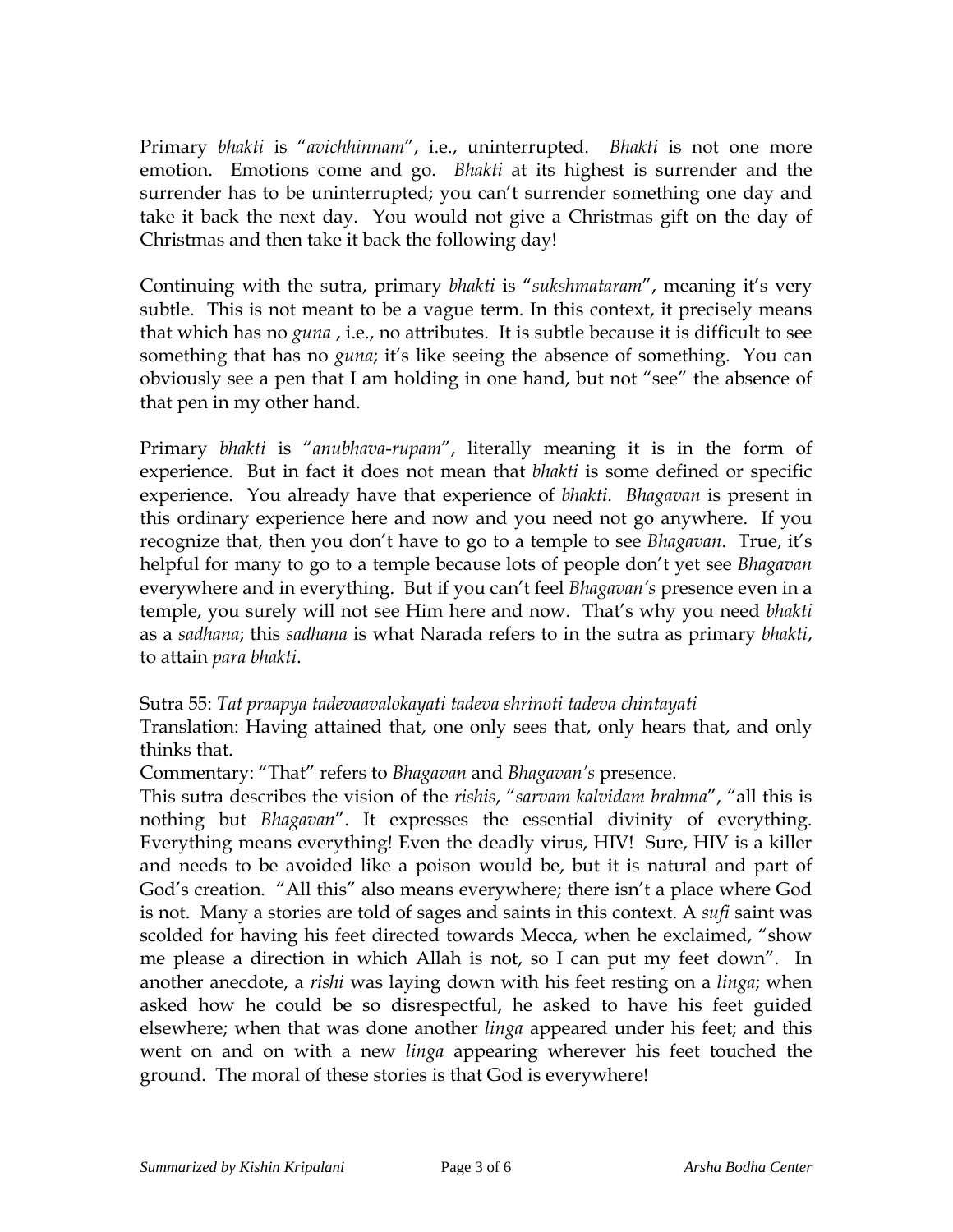It is easy to see *Bhagavan's* presence within when you have sentiments of love and compassion in your heart; but seeing *Bhagavan* everywhere means seeing *Bhagavan* even when you have anger and frustration; same divinity is still there; it did not disappear!

With this understanding, we can appreciate when Narada says, "one who attains this primary *bhakti*, sees, hears, and thinks of that only!'

The next sutra then describes what is secondary *bhakti*.

## Sutra 56: *Gauni tridhaa guna-bhedaad aarta-aadi-bhedaad vaa*

Translation: Secondary *bhakti* is threefold, based on differences in natural tendencies (*gunas*) or according to distinction among *aarta*, etc.

Commentary: Secondary *bhakti* is further classified based on the three *gunas*, namely, *tamas*, *rajas*, and *sattva*. Alternatively, secondary *bhakti* can also be classified based on the distinction specified in the sutra as "*aarta*, etc". This distinction refers to four distinct categories of bhakti as narrated by Lord Krishna in Bhagavad Gita, Chapter VII, Verse 16.

Looking at the first classification of *bhakti* by *gunas*:

- i) *Tamas* is characterized by inertia, lethargy, and ignorance,
- ii) *Rajas* is characterized by passion, desire, energy and activity, whereas,
- iii) Sa*t*tva is absence of *tamas* and *rajas*. It indicates purity of mind.

The second classification is based on kinds of prayers the seekers offer:

- i) *aarta*, the one who prays only when in distress.
- ii) *arthaarthi*, one who prays to God for this and that; he seeks specific goal
- iii) *jijnyasu*, the one who seeks to know God.

These three categories correspond in the same order to the ones in the above classification based on *gunas*. *Aarta* is governed by *tamas*. He would pray only when in deep distress. He may be some one who has prayed not even once before in his whole life; but he remembers God when he is in deep trouble. *Arthaarthi* makes a contract with *Bhagavan*! He would pray at the altar and plead, "God! Please bless me with a son and I will put thousand dollars in this donation box right after that!" As *pujya* Swamiji would put it, this one takes *Bhagavan* as his business partner! This person is driven by *rajas*. *Jijnyasu* is the one whose mind is free from *tamas* and *rajas*; he wants God's blessings to remove his ignorance.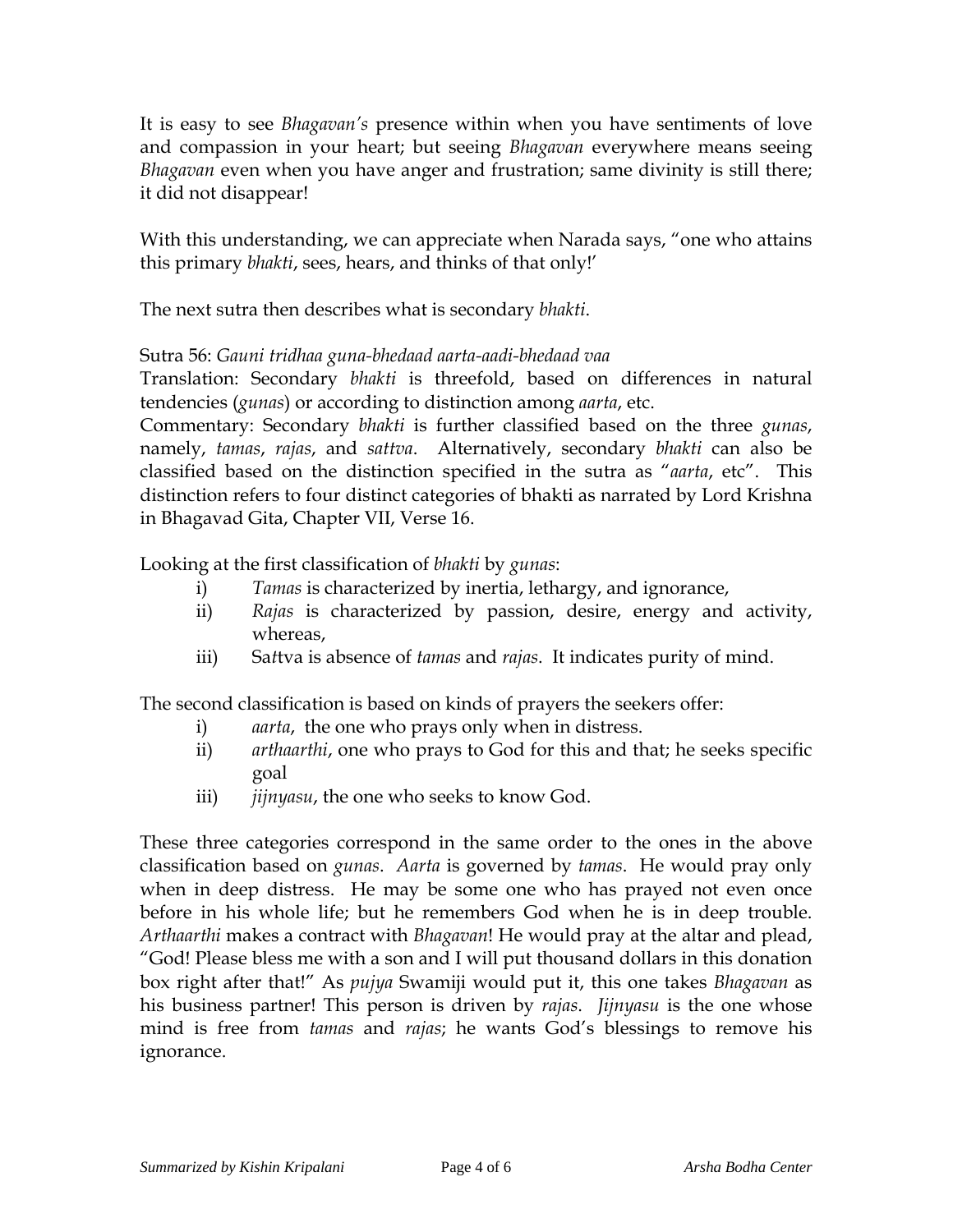The fourth category of bhakti that Lord Krishna talks about is one of a *jnani*. One who has discovered the Lord: one who sees, thinks and feels *Bhagavan* everywhere. The *bhakti* of a *jnani* is what in fact Narada describes as the *mukhya*  (primary) *bhakti*.

Something needs to be understood about description of four kinds of seekers as described in Bhagavad Gita. Lord Krishna is not putting down the prayers of *aarta* and *arthaarti*. At least *aarta* resorts to prayer when he is in distress, rather than going to a local bar to "drown his sorrows"! And *artharthi* at least reckons God as a source of grace and blessings. The two are not very mature forms of prayers, but they can be seen as stepping-stones to cross the river of maya. You can't at once jump across a 30-ft wide river! So, the lower forms of prayers are to be seen as stepping-stones or as rungs on a ladder to reach the top.

## Sutra 57: *Uttarasmaad uttarasmaat purva-purvaa shreyaaya bhavati*

Translation: Each prior one is better than the successive one.

Commentary: The rank order of *bhakti* going from the highest to the lowest form is: primary *bhakti*, followed by secondary *bhakti*. Within the secondary *bhakti*, the order is *bhakti* characterized by *sattva*, *rajas*, and *tamas* gunas.

## Sutra 58: *Anyasmaat saulabhyam bhaktau*

Translation: Compared to (primary) *bhakti* these (secondary forms of bhakti) are more accessible.

Commentary: The secondary forms of *bhakti* are easy to pursue and also necessary as starting steps of a ladder to get to the top. We start with the easiest step and then next one and then more difficult ones. These teachings are successive and build on each other.

*Jijnyasu*, who is driven by *sattva*, begins to develop a personal relationship with God. This relationship is further classified into five more categories and identifies *jijnyasus* according to different sets of sentiments or relationships with God:

- 1. *Shanta bhakti*: characterized by a feeling of peaceful form of relationship.
- 2. *Daasya bhakti*: Relating to God as a worshipful servant with a feeling of gratitude.
- 3. *Saakhya*: Relationship as a friend; as some one who is always with you on the journey of life.
- 4. *Vaatsalya*: A relationship of tenderness, as between a mother and a child.
- 5. *Maadhurya*-Intimately connected to God, as one is to a beloved; like *Gopis'* relationship to *Bala* Krishna.